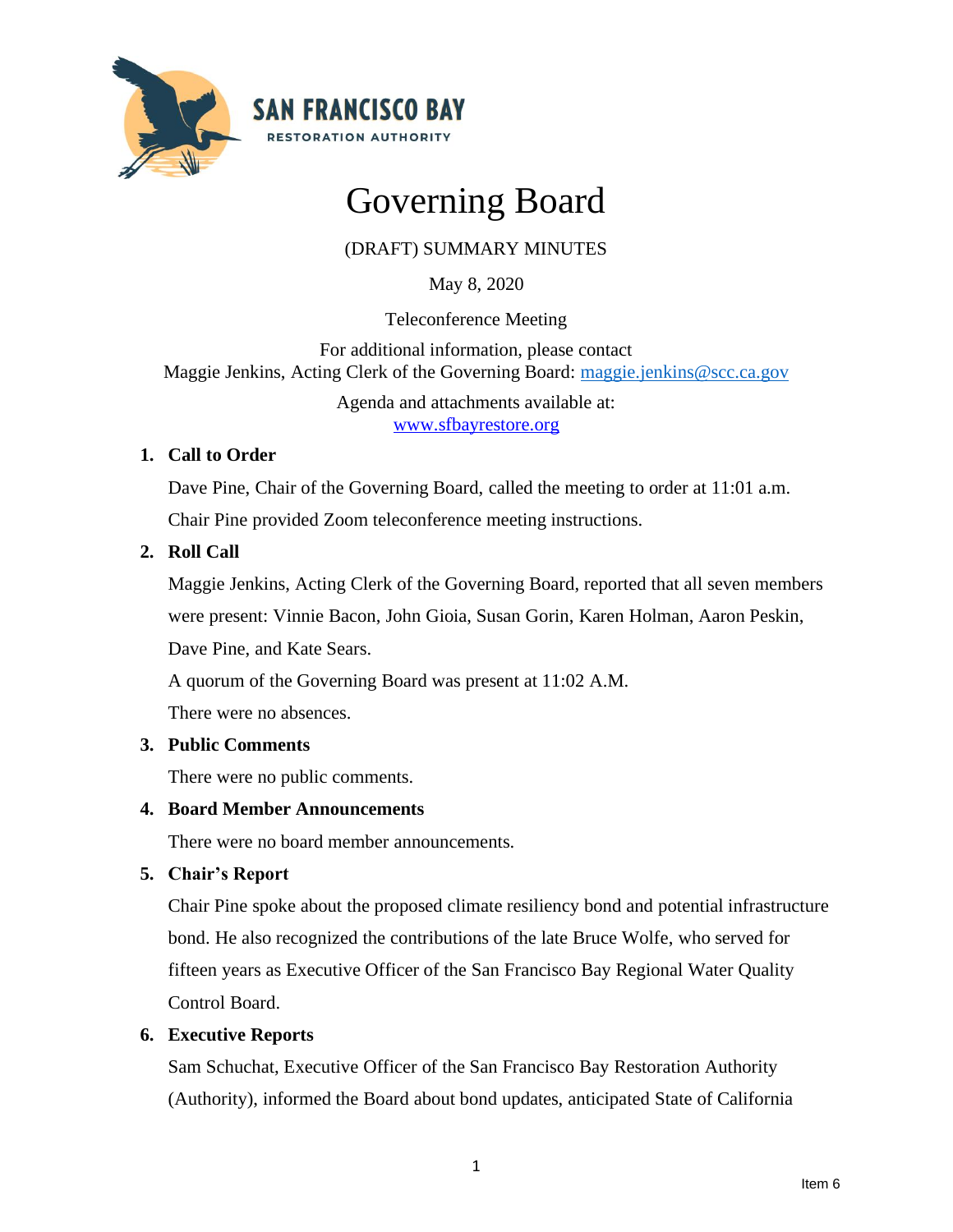budget deficits, and impacts of COVID-19. He announced an upcoming workshop hosted by the Regional Water Quality Control Board and San Francisco Bay Conservation and Development Commission on shoreline adaptation financing. He announced the release of the Wetlands Regional Monitoring Program Plan.

- **A.** Mr. Schuchat informed the Board about budget contingencies.
- **B.** Mr. Schuchat announced that Maggie Jenkins is the new Sea Grant Fellow supporting the San Francisco Bay Restoration Authority and State Coastal Conservancy.
- **C.** Mr. Schuchat presented the Quarterly Report on Expenditures under Delegated Authority.

## **7. Approval of Summary Minutes of February 14, 2020**

Summary minutes of the Governing Board Meeting for February 14, 2020 were approved with no corrections.

Ayes: Bacon, Gioia, Gorin, Holman, Peskin, Pine, Sears

Absent: None

#### **8. Budgets and Staff Work Plan**

**A.** Brian Mayhew, Treasurer of the Authority, presented the Fiscal Year 2020/2021 Budget, including the project-based budget and operating budget. The Board asked questions and discussed. There were no public comments. Fiscal Year 2020/2021 Budget was moved and seconded. Motion passed unanimously.

Ayes: Gioia, Sears, Bacon, Peskin, Holman, Gorin, Pine Absent: None

**B.** Jessica Davenport, Deputy Program Manager of the Authority, presented the Fiscal Year 2020/2021 Staff Work Plan.

The Board asked questions and discussed. There were no public comments.

## **9. Grants Overview**

Moira McEnespy, Program Manager of the Authority, presented an overview of staff's recommendations for Grant Round 3, and reported on progress towards the 20-year funding targets by region. The Board asked questions and requested an update on the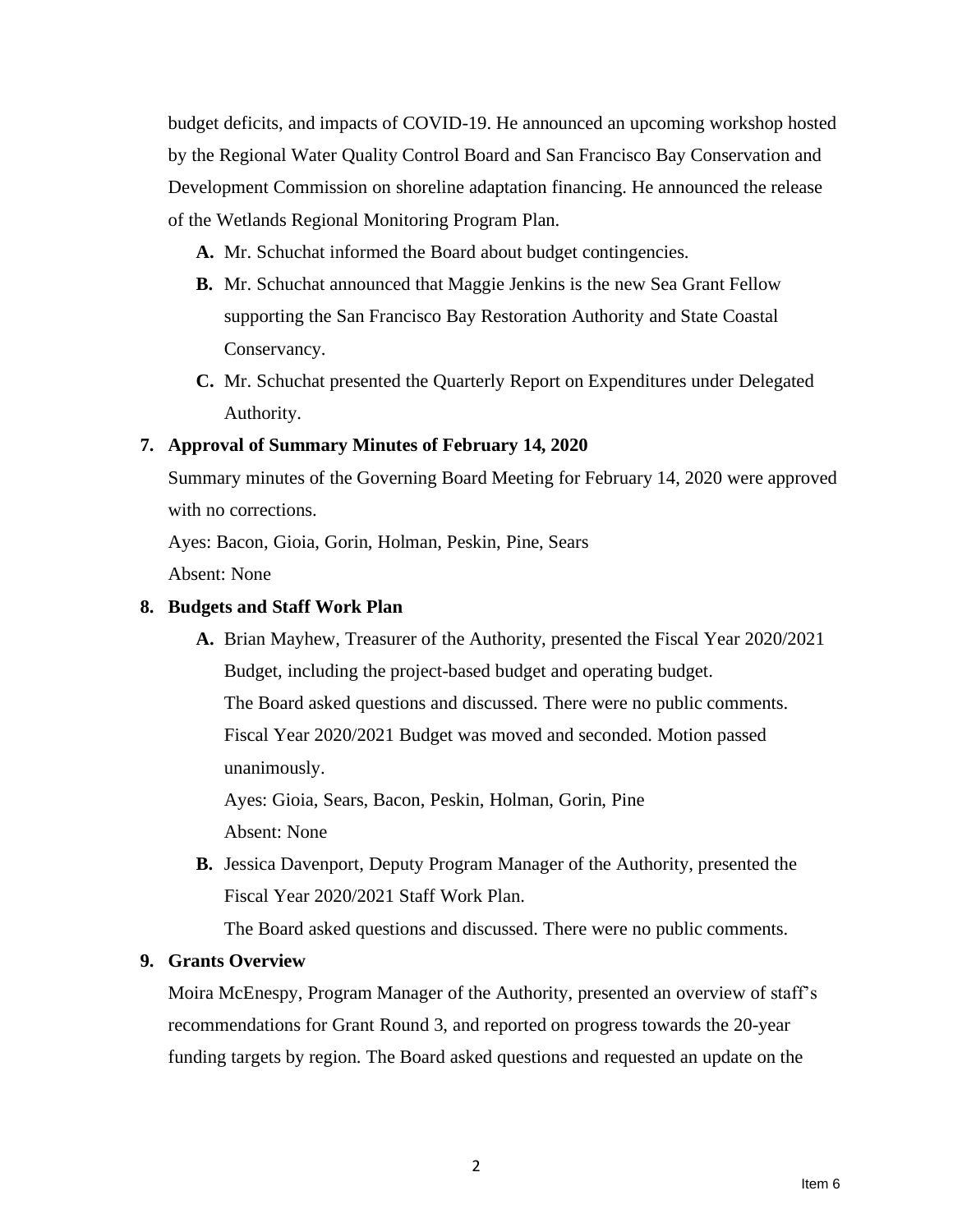South San Francisco Bay Shoreline Project at the July meeting. There were no public comments.

## **Grant Items**

## **EAST**

## **10. North Richmond Shoreline Living Levee Project**

Josh Bradt, Project Manager of the Restoration Authority, presented the Staff Recommendation.

Speaking in favor of the Staff Recommendation: Andrew Clough, Deputy Director of the West County Wastewater District.

There were no public comments.

Resolution:

"The San Francisco Bay Restoration Authority hereby authorizes the disbursement of an amount not to exceed six hundred forty-four thousand, seven hundred and nine dollars (\$644,709) to West County Wastewater District to implement the North Richmond Shoreline Living Levee Planning and Preliminary Design Project in western Contra Costa County. Prior to commencement of the project, the grantee shall submit for the review and written approval of the Executive Officer of the Authority the following:

- a. A detailed work program, schedule, and budget.
- b. Names and qualifications of any contractors to be employed in carrying out the project.
- c. A plan for acknowledgement of Authority funding.
- d. Evidence that the grantee has entered into agreements with key landowning stakeholders to enable the grantee and its agents to access real property for data collection and technical study."

## Findings:

"Based on the accompanying staff report and attached exhibits, the San Francisco Bay Restoration Authority hereby finds that:

1. The proposed authorization is consistent with The San Francisco Bay Restoration Authority Act, Gov. Code Sections 66700-66706.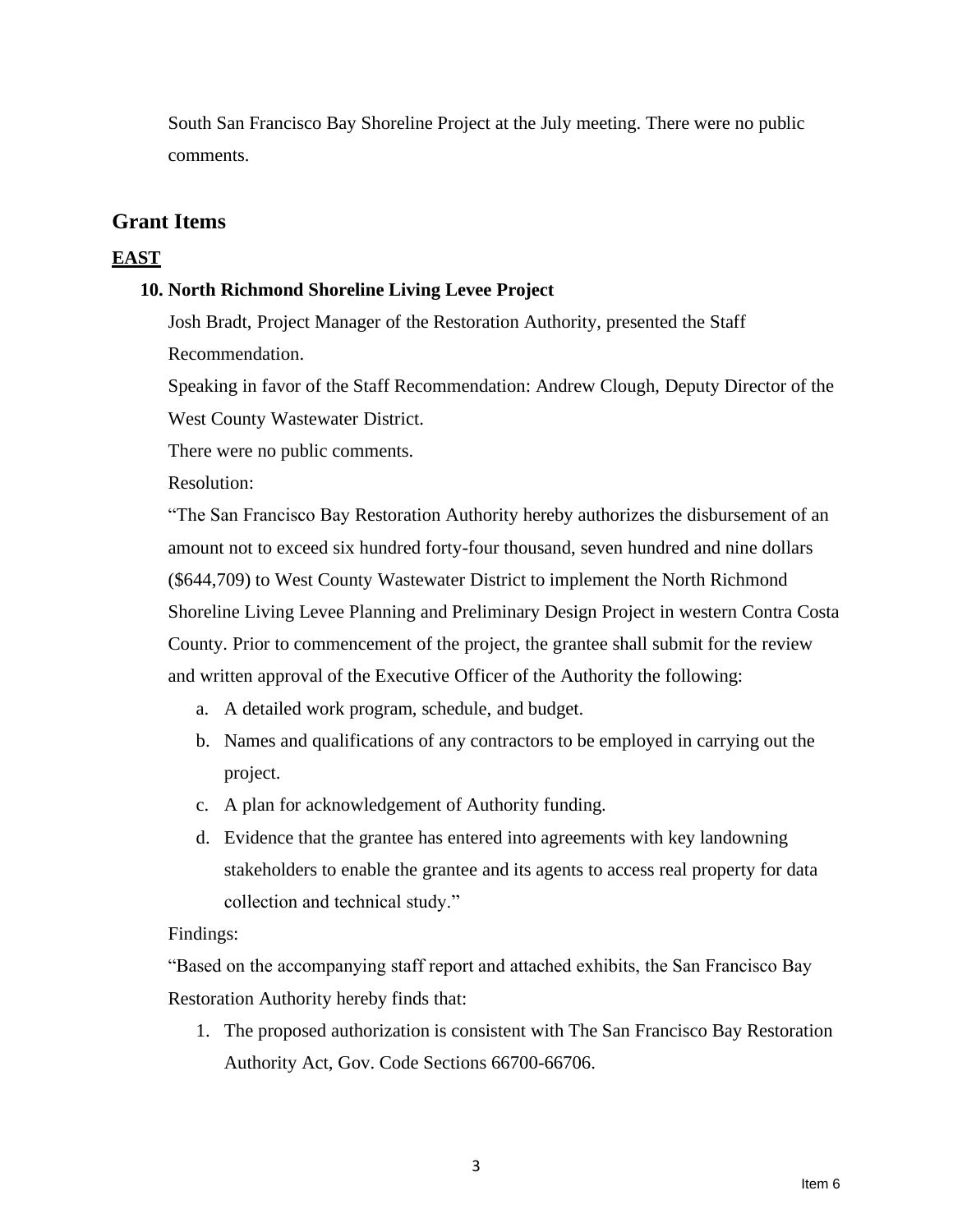- 2. The proposed authorization is consistent with The San Francisco Bay Clean Water, Pollution Prevention and Habitat Restoration Measure (Measure AA).
- 3. The grantee is not required to enter into a project labor agreement per Resolution 22 because the proposed authorization is for planning work."

Moved and seconded. Motion passed unanimously.

Ayes: Bacon, Gioia, Gorin, Holman, Peskin, Pine, Sears

Absent: None

## **NORTH**

**11. San Pablo Baylands Collaborative Protection and Restoration Projects, Phase 1** Jessica Davenport, Deputy Program Manager of the Authority, presented the Staff

Recommendation.

Speaking in favor of the Staff Recommendation: Renee Spenst, Ducks Unlimited, Inc. There were no public comments.

Resolution:

"The San Francisco Bay Restoration Authority hereby authorizes the disbursement of an amount not to exceed two million nine hundred fifty thousand dollars (\$2,950,000) to Ducks Unlimited to restore tidal marsh with beneficial reuse of dredged material at the Cullinan Ranch site; enhance seasonal wetland habitat through levee repair at the Haire Ranch site; and control weeds and conduct conservation education within the San Pablo Bay National Wildlife Refuge. Prior to commencement of the project, the grantee shall submit for the review and written approval of the Executive Officer of the Authority the following:

- a. A detailed work program, schedule, and budget.
- b. Names and qualifications of any contractors to be employed in carrying out the project.
- c. A plan for acknowledgement of Authority funding.
- d. Evidence that all permits and approvals required to implement the project have been obtained.
- e. Evidence that the grantee has entered into agreements sufficient to enable the grantee to implement, operate, and maintain the project.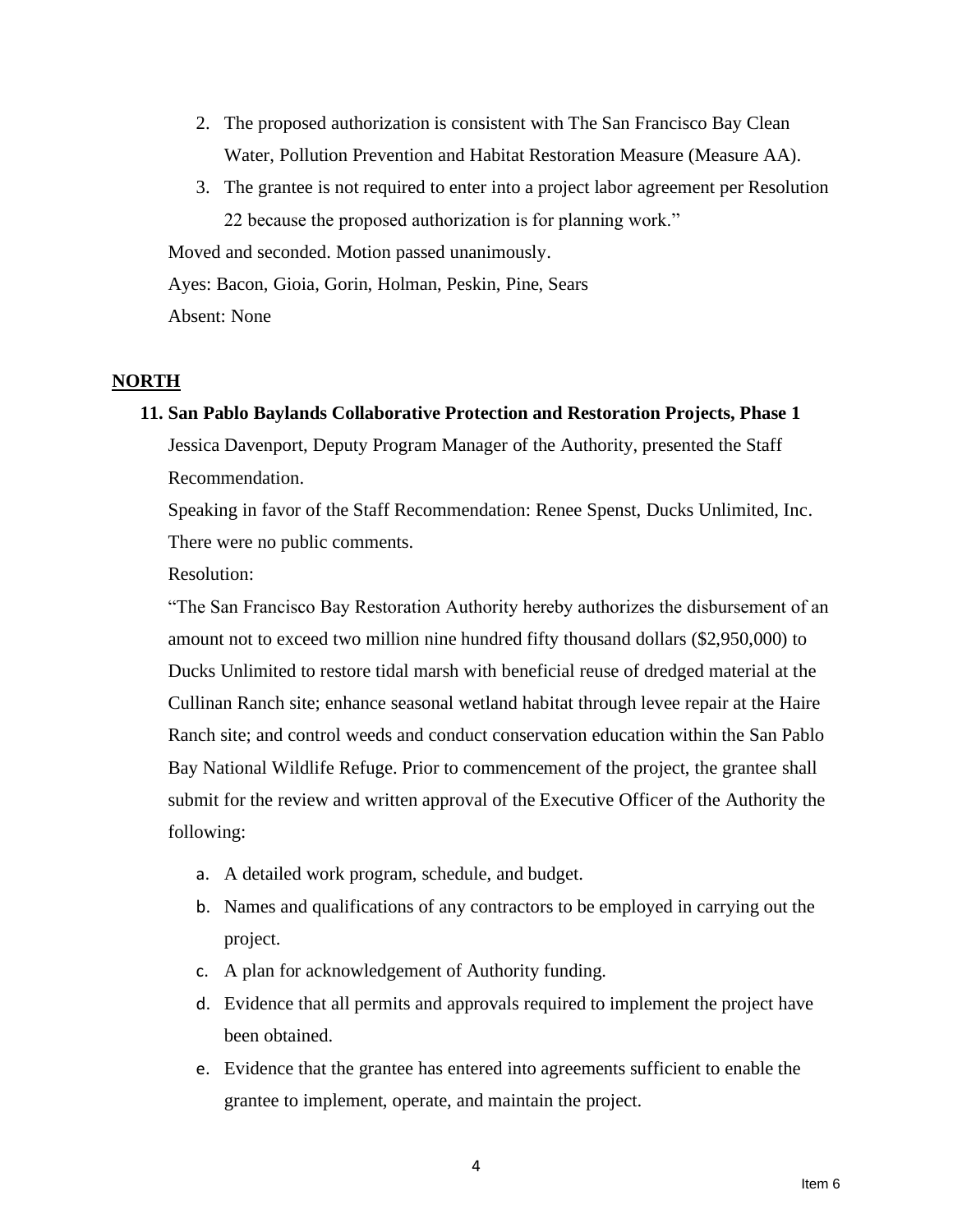f. Evidence that the grantee has entered into a project labor agreement consistent with San Francisco Bay Restoration Authority Resolution 22."

#### Findings:

"Based on the accompanying staff report and attached exhibits, the San Francisco Bay Restoration Authority hereby finds that:

- 1. The proposed authorization is consistent with The San Francisco Bay Restoration Authority Act, Gov. Code Sections 66700-66706.
- 2. The proposed authorization is consistent with The San Francisco Bay Clean Water, Pollution Prevention and Habitat Restoration Measure (Measure AA).
- 3. For the Cullinan Ranch element of the project, the San Francisco Bay Restoration Authority has independently reviewed and considered the information contained in: (1) the *Cullinan Ranch Restoration Project Final Environmental Impact Statement/Environment Impact Report* (Final EIS/EIR), which was certified by the California Department of Fish and Wildlife on April 22, 2010 pursuant to the California Environmental Quality Act ("CEQA"), and is attached to the accompanying staff recommendation as Exhibits 3 and 4; and (2) the *Cullinan Ranch Restoration Project Final EIS/EIR Addendum for Offloading Facility* (Addendum) adopted by the California State Lands Commission on May 24, 2012 and attached to the accompanying staff recommendation as Exhibit 5. The Final EIR/EIS and Addendum identified potential significant effects of the Cullinan Ranch Restoration Project in the areas of Biological Resources; Cultural Resources; Air; Noise; Transportation; and Land Use Recreation and Public Health. The Authority finds that the mitigation measures identified in the Final EIS/EIR and Addendum will avoid, reduce or mitigate the potential significant effects of the Cullinan Ranch Restoration Project except for six effects described below.
- 4. Statement of Overriding Considerations for Cullinan Ranch Restoration Project. The six effects of the Cullinan Ranch Restoration Project that are significant and unavoidable are: (a) placement of permanent fill in jurisdictional wetlands and waters of the U.S., (b) permanent loss of burrowing mammal habitat and potential

5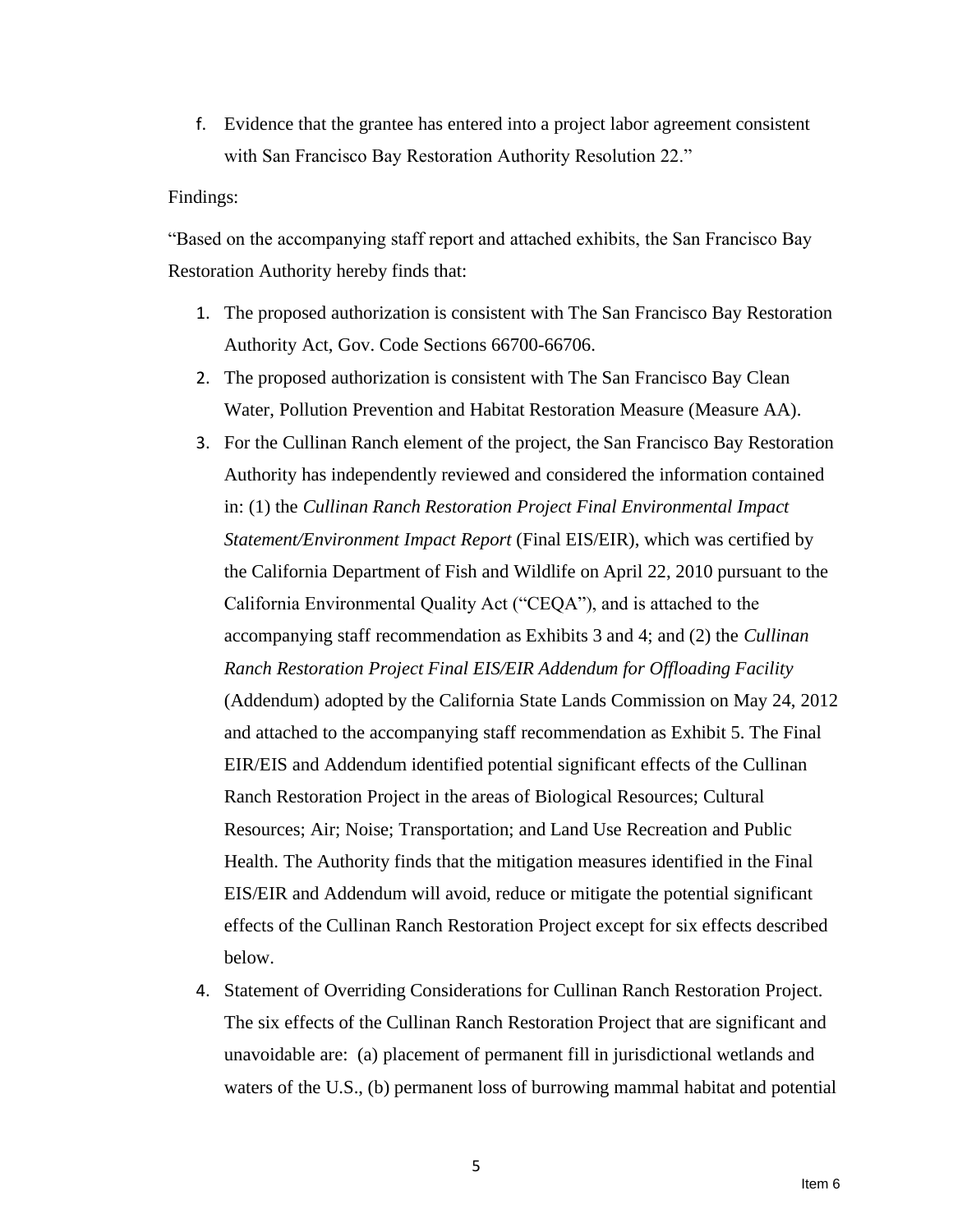mortality of individual mammals, (c) loss of foraging habitat for some raptor species, (d) loss of habitat for some species of wintering waterfowl, (e) loss of potential foraging habitat for special status bat species, and (f) conversion of seasonal wetland habitat to tidal marsh habitat. The Authority finds that the specific environmental and other benefits of Cullinan Ranch Restoration Project described in the accompanying staff recommendation and detailed in the Final EIS/EIR outweigh and render acceptable these unavoidable adverse environmental effects. These benefits include that the Cullinan Ranch Restoration Project will restore native habitat for threatened and endangered salt marsh species as well as other plant and animal species that otherwise would be threatened by loss of critical habitat, and the project will reestablish wildlife corridors and connectivity of habitats at the landscape scale."

Moved and seconded. Motion passed unanimously. Ayes: Bacon, Gioia, Gorin, Holman, Peskin, Pine, Sears

Absent: None

#### **12. Appointment of New Advisory Committee Members**

A. Ms. Davenport presented Resolution 66, to appoint Lisa McCann to represent the San Francisco Bay Regional Water Quality Control Board on the Advisory Committee. There were no public comments.

Moved and seconded. Motion passed unanimously.

Ayes: Bacon, Gioia, Gorin, Holman, Peskin, Pine, Sears

Absent: None

B. Ms. Davenport presented Resolution 67, to appoint a new member to represent SPUR on the Advisory Committee.

There were no public comments.

Moved and seconded. Motion passed unanimously.

Ayes: Bacon, Gioia, Gorin, Holman, Peskin, Pine, Sears

Absent: None